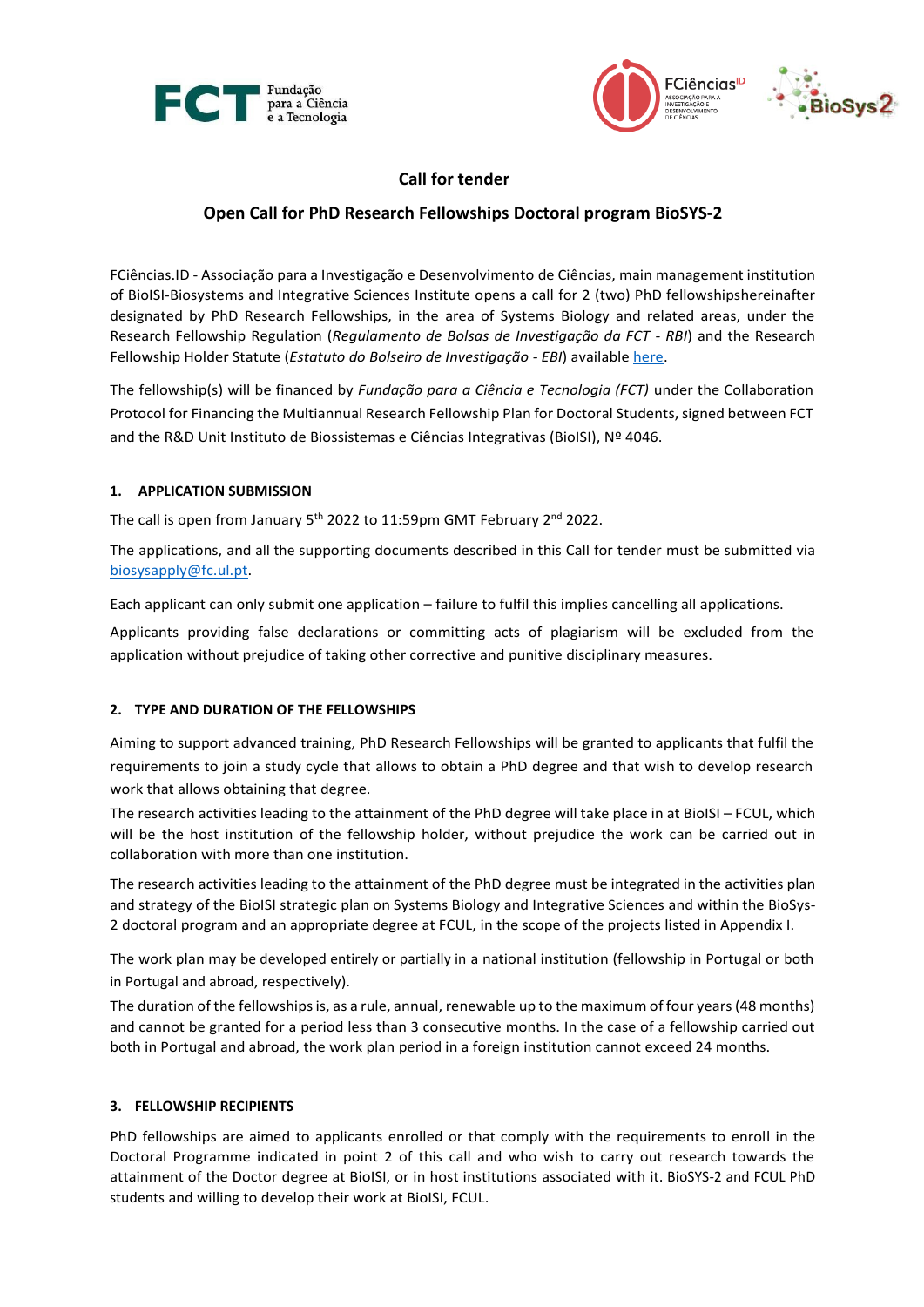



### **4. ADMISSIBILITY**

#### **4.1 Applicants' Admissibility Requirements**

The following citizens may apply to this call:

- National citizens or citizens of other member states of the European Union;
- Third-country citizens;
- Stateless individuals;
- Citizens holding a political refugee status.

To apply for the PhD Research Fellowship, it is necessary:

- To have a BSc or MSc in Biology, Biochemistry, Biotechnology, Computational Biology, or related areas;
- To be a citizen permanently and usually living in Portugal at the start date of the work plan abroad in case the work plan associated to the fellowship proceeds, entirely or partially, in foreign institutions (in case of both in Portugal and abroad fellowships); this requirement is applicable to both national and foreign citizens;
	- Not to have benefited from a PhD or a PhD in industry fellowship directly funded by FCT, regardless of its duration.
	- Not to hold a PhD degree.

## **4.2 Application's Admissibility Requirements**

It is mandatory, under penalty of non-admissibility to the Call, to enclose the following documents to the application:

- Elements of identity card/citizen card/passport;
- Applicant's *Curriculum vitae* (CV);
- Certificates of academic degrees held by the applicant, compulsorily specifying the final classification and, if possible, the classifications obtained in all subjects taken, or, in alternative, applicant's declaration of honor, confirming that the bachelor's or master's degree was completed by the end of the application deadline;
- Recognition of foreign degrees and official grade conversion to the Portuguese standards;
- Motivation letter (1 A4 page max);
- Two Recommendation letters by people professionally/academically well-acquainted with the candidate;
- To present/prepare and submit the application and all related documents, including motivation and recommendation letters, in Portuguese or in English.

Regarding the above mentioned admissibility requirements, the following should be noted:

- In the case of academic degrees awarded by foreign higher education institutions, and in order to ensure the application of the principle of equal treatment to applicants holding foreign and national academic degrees, it is mandatory to recognize these degrees and convert the respective final classification for the Portuguese rating scale.
- The recognition of foreign academic degrees and diplomas, as well as the conversion of the final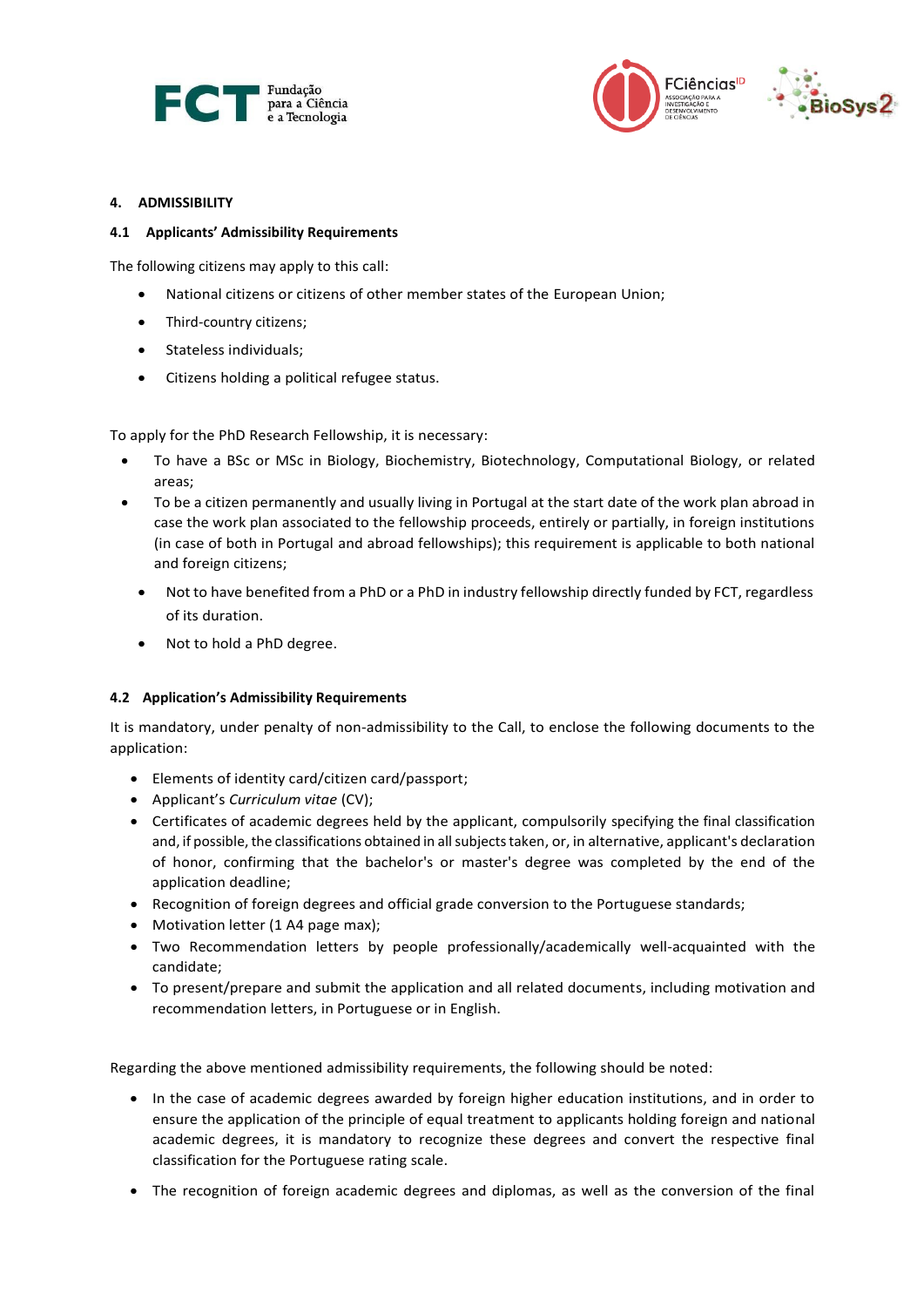



classification to the Portuguese classification scale can be requested at any public higher education institution, or at the Directorate-General for Higher Education (DGES, only in the case of automatic recognition). Regarding this matter, it is suggested to consult the DGES portal at the following address[: http://www.dges.gov.pt.](http://www.dges.gov.pt/)

• Only applicants who have completed the cycle of studies leading to a Bachelor's or Master's degree by the end of the application period will be admitted. If they do not yet have a certificate of course completion, a declaration of honour from the applicants that they have completed the necessary qualifications for the purposes of the competition will be accepted by the end of the application deadline. The granting of the fellowship is always dependent on the presentation of proof of ownership of the academic qualifications necessary for granting the fellowship.

## **5. WORK PLANS AND SCIENTIFIC ORIENTATION OF THE FELLOWSHIPS**

The workplan will focus on a research project towards the PhD degree, in the scope of projects and supervisors listed in Appendix I.

The research activities should be aligned with BioISI strategic plan on Systems Biology and Integrative Sciences.

## **6. EVALUATION CRITERIA**

The applicants will select in the application form the two projects to which they apply and for which they will be evaluated separately.

Evaluation considers the applicant's merit, scientific potential and, for the highest ranked candidates, an interview to assess suitability to the 2 projects selected.

The admitted applications will be evaluated in a range 0 (minimum)-5 (maximum) in each of the following criteria:

- Criterion A Applicant's merit, counting 70%, and considering:
	- o Sub-criterion A1 Academic merit, counting 60%
	- o Sub-criterion A2 Personal CV/research experience, counting 35%
	- o Sub-criterion A3 Motivation letter, counting 5%
- Criterion B Scientific potential and adequacy to the project, counting 30%;

**Graduate + Master degrees** (pre- or post-Bologna) or Graduate degree (180 ECTS) Master degree (90-120 ECTS) (pre- or post-Bologna) **Integrated Master degree** (pre- or post-Bologna) (300-360 ECTS) **Final Grade** A1 Score **Final Grade** A1 Score **Final Grade** A1 Score  $\geq 18$ 5.0  $\geq 17$ 3.5  $\geq 17$  $3.0$  $17$ 4.5 16  $3.0$ 16  $2.5$ 16 4.0 15 2.5 15  $2.0$ 15  $3.5$ 14  $2.0$ 14  $1.5$  $14$  $3.0$  $<sub>14</sub>$ </sub> 1.5  $< 14$  $1.0$  $2.5$  $<sub>14</sub>$ </sub>

Sub-criterion A1 will be evaluated according to the following table: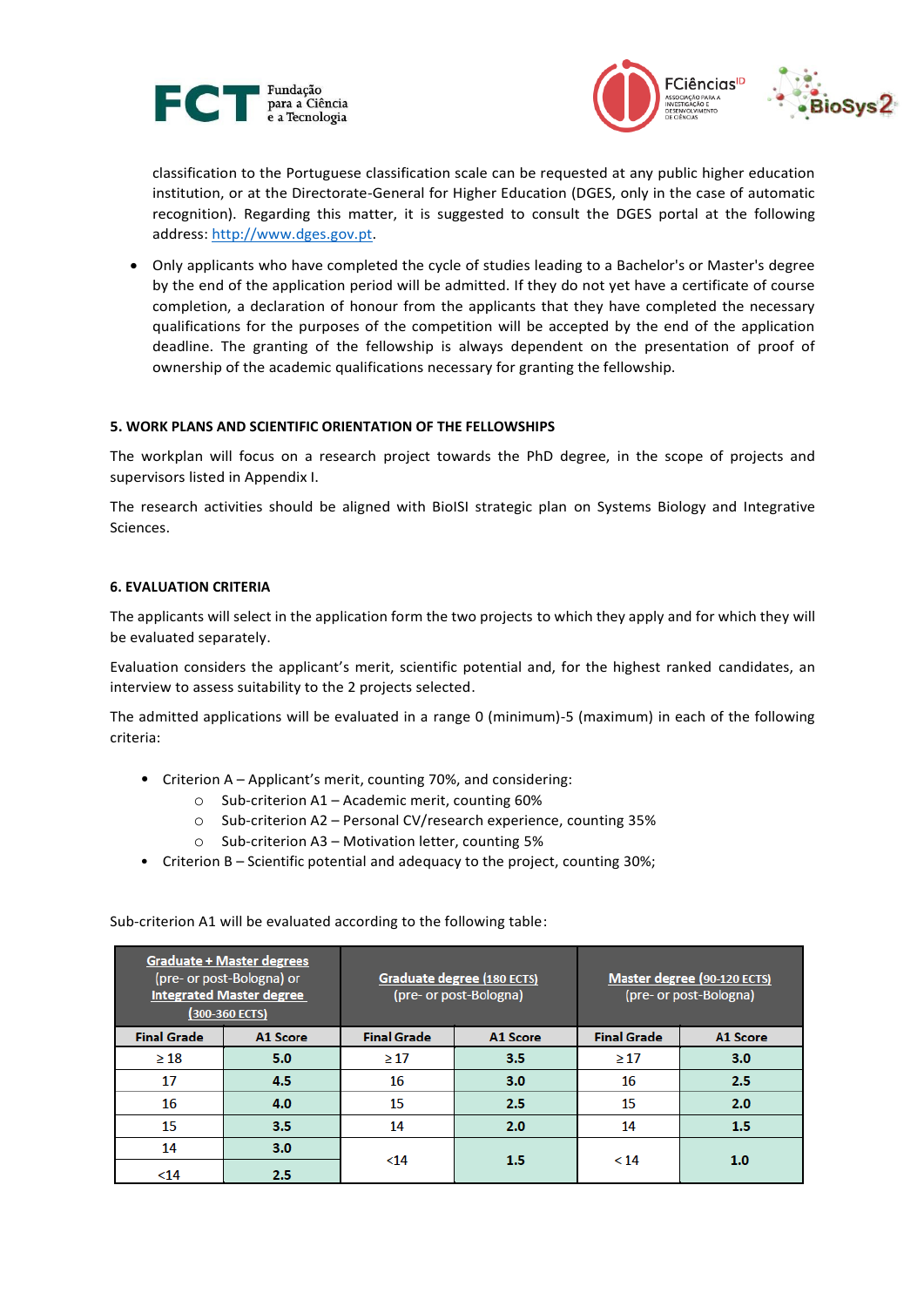



The first ranking of the candidates will be made according to the above criteria and using the formula

## **Final Grade (1) = 0,7 x (0,6 x A1 + 0,35 x A2 + 0,05 x A3) + 0,3 x B**

Ties will be solved using the following criteria: criterion B, criterion A.

The 3 best applicants or the best 25% (whichever smaller) to each project will be invited to an interview to assess their scientific quality and adequacy to the project(s). In the second part of the interview, the project supervisors will be present to allow the evaluation panel to better assess the adequacy of the candidate (the supervisor will not be present at any evaluation panel meeting and will not take part in the selection of the best applicant). The interview will also be graded in the range 0-5.

Final classification will be obtained using the following criteria:

Criterion C – Previous grade (65%) Criterion D – Interview (35%)

Final ranking of the applicants for each project will be obtained using the formula:

## **Final Grade (2) = 0,65 x C + 0,35 x D**

Ties will be solved using the following criteria: criterion D, criterion C.

#### **Important notice for applicants with degrees from international institutions**

- The same criteria will be used as with applicants with national degrees requiring thus official recognition and grade conversion granted by a national institution.
- Lack of conversion will correspond to the minimum classification (0) in sub-criterion A1.
- Signing of a contract will only be possible if official recognition and grade conversion documents are provided.

Applicants with a grade lower than 2.5 in criterion A are not eligible to a fellowship.

## **6.2 Bonus**

Not applicable.

#### **7. EVALUATION**

The applicants' evaluation panel is composed by the following elements:

- Margarida Amaral, Full Professor, BioISI, FC ULisboa (panel coordinator)
- Andreia Figueiredo, Assistant Professor, FC ULisboa (member)
- Filipa Mendes, Assistant Researcher, c2TN, IST ULisboa (member)
- Rui Malhó, Full Professor, BioISI, FC ULisboa (substitute member)
- Maria José Calhorda, Full Professor, BioISI, FC ULisboa (substitute member)

The evaluation panel will assess the applications according to the evaluation criteria indicated in this Call, considering the elements of assessment.

All panel members, including the Head coordinator, are committed to respect a set of responsibilities essential to the evaluation process, such as the duties of impartiality, the declaration of any potential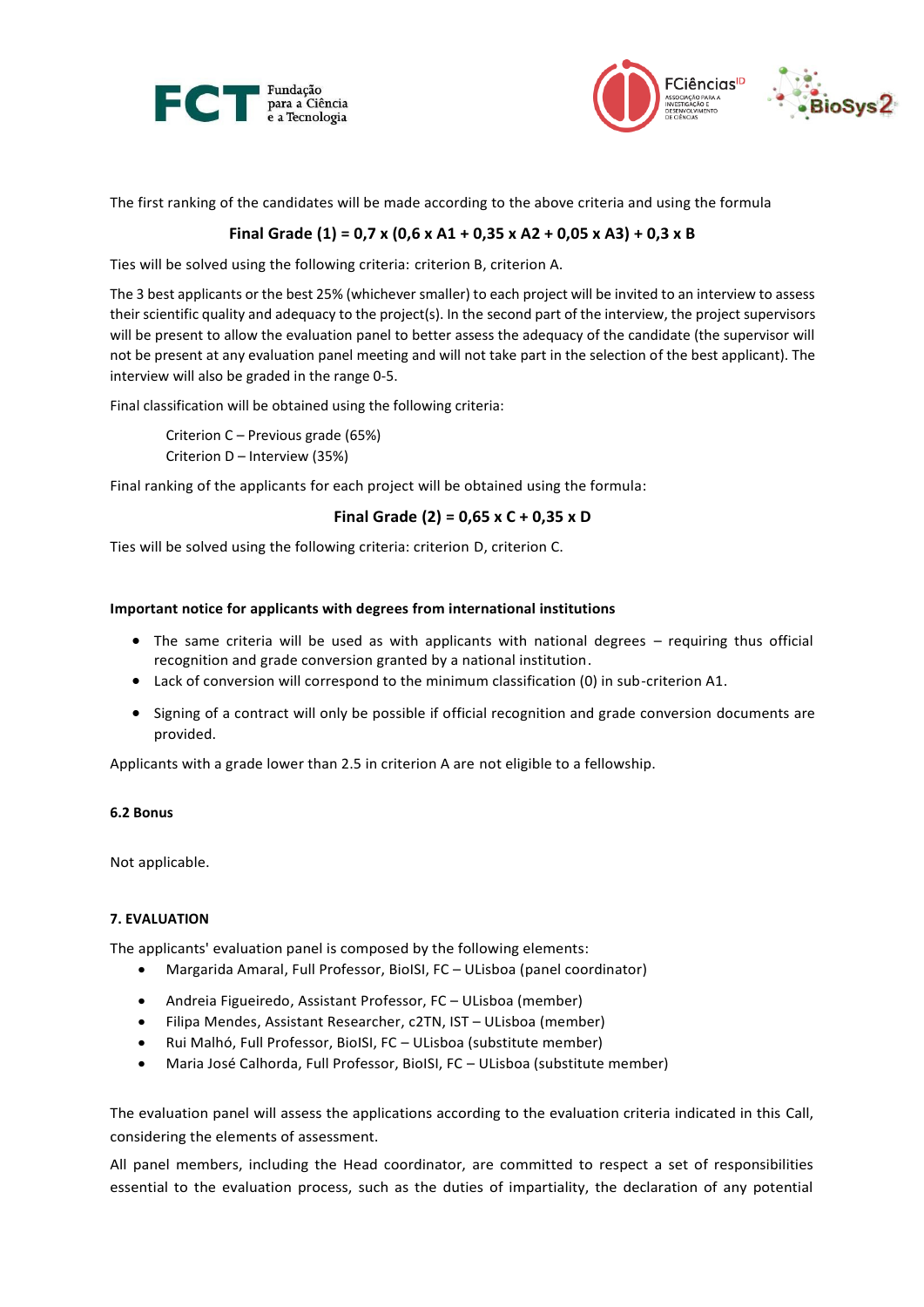



conflict of interest situations and confidentiality. At all times during the evaluation process, confidentiality is fully protected and ensured in order to guarantee the independence of all opinions produced.

For each application, a final evaluation form will be produced by the panel where the arguments that led to the classifications attributed to each of the evaluation criteria and sub-criteria are presented in a clear, coherent and consistent way.

Meeting minutes will be produced from the evaluation panel meetings, under the responsibility of all its members.

The minutes and their attachments must include the following information:

- Name and affiliation of all evaluation panel members;
- Identification of all excluded applications and reasoning respective reasons;
- Methodology adopted by the panel for cases considered to be particular;
- Final Evaluation Sheets for each applicant;
- Provisional ranking list and seriation of applicants, in descending order of the final ranking, of all applications evaluated by the panel;
- Conflict of interest statements by all panel members;
- Possible delegations of vote and competences due to excused absence;

## **8. RESULTS DISCLOSURE**

.

The evaluation results are communicated via email to the email address(es) provided by the applicants in the application form.

## **9. TERMS AND PROCEDURES FOR PRIOR HEARING, CLAIM AND APPEAL**

Once the provisional ranked list of the evaluation results has been communicated, applicants who have an unfavorable provisional decision may use their right to dispute it during the preliminary hearing phase, which takes place within 10 working days, according to Articles no. 121 and the following of the Administrative Procedure Code (CPA).

The final decision will be disclosed after the analysis of the applicants' arguments presented during the preliminary hearing. Final decision can be claimed within 15 working days or, alternatively, appealed within 30 working days, after the communication of the final results, respectively. Applicants who choose to submit a complaint must address their statement to the member of the Board of Directors of the FCT with delegated competence. Applicants who choose to present an appeal must address it to the FCT Board of Directors.

## **10. FELLOWSHIP GRANTING REQUIREMENTS**

Research fellowship contracts are signed directly with the FCT.

The following documents are of mandatory submission, upon conditional granting of the studentship for purposes of contracting thereof: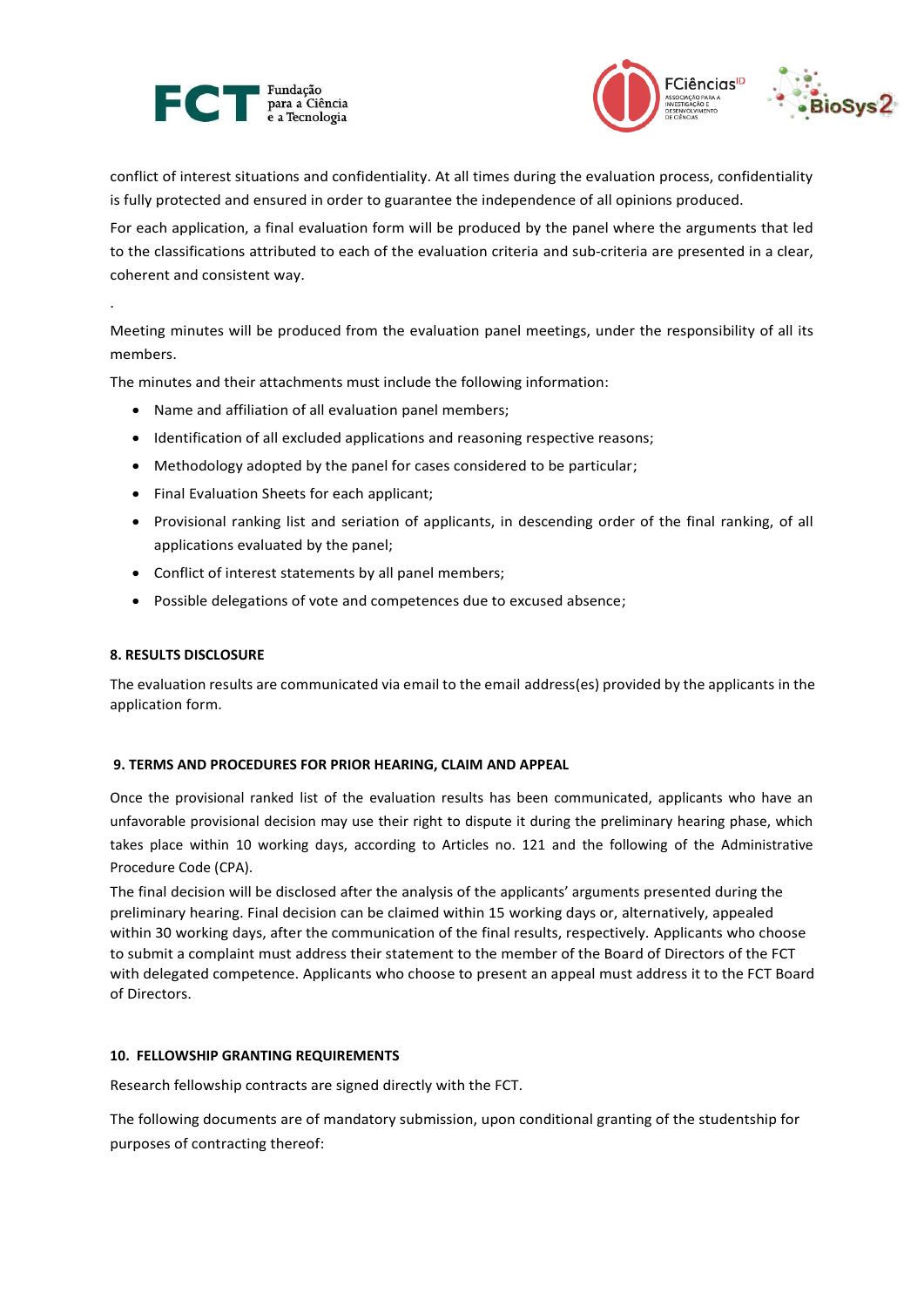



- a) Copy of the civil, fiscal and, when applicable, social security identification document(s)<sup>1</sup>;
- b) Copy of the academic degree certificates;
- c) Presentation of the registration of recognition of foreign academic degrees and conversion of the respective final classifications to the Portuguese classification scale, if applicable;
- d) Work Plan
- e) Document proving the acceptance and registration in one of the Doctoral Programs identified in this call;
- f) Supervisor(s) statement declaring to coordinate the work plan, as established in Article no. 5-A of the Statute for Research Fellowships (template will be made available by FCT);
- g) Institutional document supporting the applicant, issued by the institution(s) where the work plan will be carried out, guaranteeing the necessary conditions to its successful development, as well as the fulfilment of the duties established in Article no. 13 of the Research Fellowship Holder Statute (template will be made available by FCT);
- h) Updated document proving the exclusivity dedication regime (template will be made available by FCT).

The granting of the fellowship is still dependent on:

- The fulfilment of all the requirements listed in this Opening Call;
- the results of scientific evaluation;
- the absence of unjustified non-compliance with the fellowship holder during previous s directly or indirectly FCT funded fellowships;
- FCT available budget

The lack of any of the necessary documents to complete the contracting procedure implies the expiration of the fellowship granting and conclusion of the process; applicants have up to 6 months after the disclosure of the provisional granting to present all of the listed documents.

## **11. FUNDING**

.

 $\overline{\phantom{a}}$ 

Fellowship's payment will start after returning the signed contract to FCT, which should happen within the 15 working days after its delivery.

The fellowships awarded under this call will be financed by FCT using the State Budget fund and, whenever eligible, using the European Social Fund (ESF), under the PORTUGAL2020 Programme, in particular, under *Programa Operacional Regional do Norte (NORTE 2020)*, *Programa Operacional Regional do Centro (Centro 2020)* and *Programa Operacional Regional do Alentejo (Alentejo 2020)*, or any other funding schemes that might be approved, according to the respective requirements.

 $^{\text{1}}$  The availability of these documents can be replaced, at the applicant's option, by presentation in person at the funding entity, which will keep the elements contained therein that are relevant to the validity and execution of the contract, including the civil, fiscal and security identification numbers and the validity of the respective documents.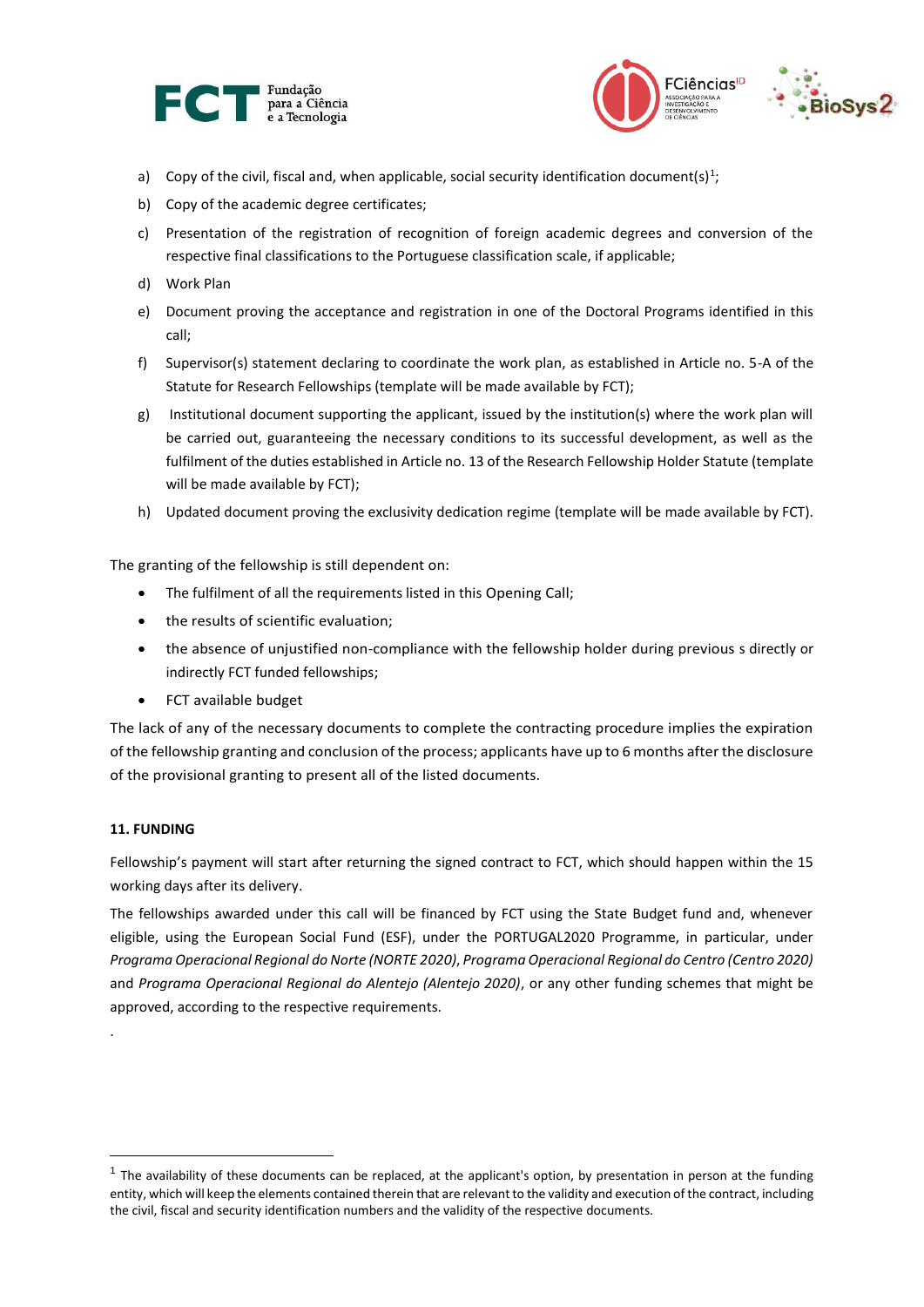



## **12. FELLOWSHIP COMPONENTS**

A monthly maintenance allowance is granted to fellowship holders, in accordance with the table in Annex I of the RBI.

The fellowship may also include additional allowances, according to RBI's Article no. 18 and the values indicated in its Annex II.

All fellowship holders have a personal accident insurance related to the research activities, supported by the FCT.

All fellowship holders who are not beneficiaries of any social protection regime can use the right to social security through the voluntary social insurance regime, under the terms of the Contributory Scheme of the Social Security System. FCT will ensure the charges resulting from contributions under the terms and within the limits provided in Article 10 of the EBI.

## **13. PAYMENT OF THE FELLOWSHIP COMPONENTS**

Payments due to the fellowship holder are made by bank transfer to the respective indicated account. The monthly maintenance allowance is paid on the first working day of each month.

Registration, enrolment or tuition fees components are payed directly by FCT to the national institution where the fellowship holder is enrolled in the PhD programme.

## **14. TERMS AND CONDITIONS of PhD FELLOWSHIP RENEWAL**

The renewal of the fellowship always depends on the fellowship holder submission, within 60 working days prior to the renewal start date, of the following documents:

- a) declaration issued by the supervisor(s) and by the host institutions(s) attesting the work plan development and the evaluation of the respective activities;
- b) updated document proving compliance with the exclusive dedication regime;
- c) Declaration demonstrating the enrolment renewal in the study cycle leading to the PhD degree.

#### **15. INFORMATION AND PUBLICITY OF THE GRANTED FUNDING**

All the R&D activities carried out by the fellowship holder, directly or indirectly financed by the fellowship, namely communications, publications and scientific creations, as well as thesis, must include the reference to FCT and European Social Fund (ESF) financing. In particular, these references should mention the following operational programs: *Programa Operacional Regional do Norte (NORTE 2020)*, *Programa Operacional Regional do Centro (Centro 2020)* and *Programa Operacional Regional do Alentejo (Alentejo 2020)*, or additional funding schemes that might be approved. Insignia of FCT, MCTES, ESF and EU must therefore be included in the documents referring to these actions, according to the graphic rules of each operational program.

The disclosure of research results funded according to the RBI provisions must comply with the open access guidelines, publications and other research results in accordance with FCT rules. For all the fellowships, in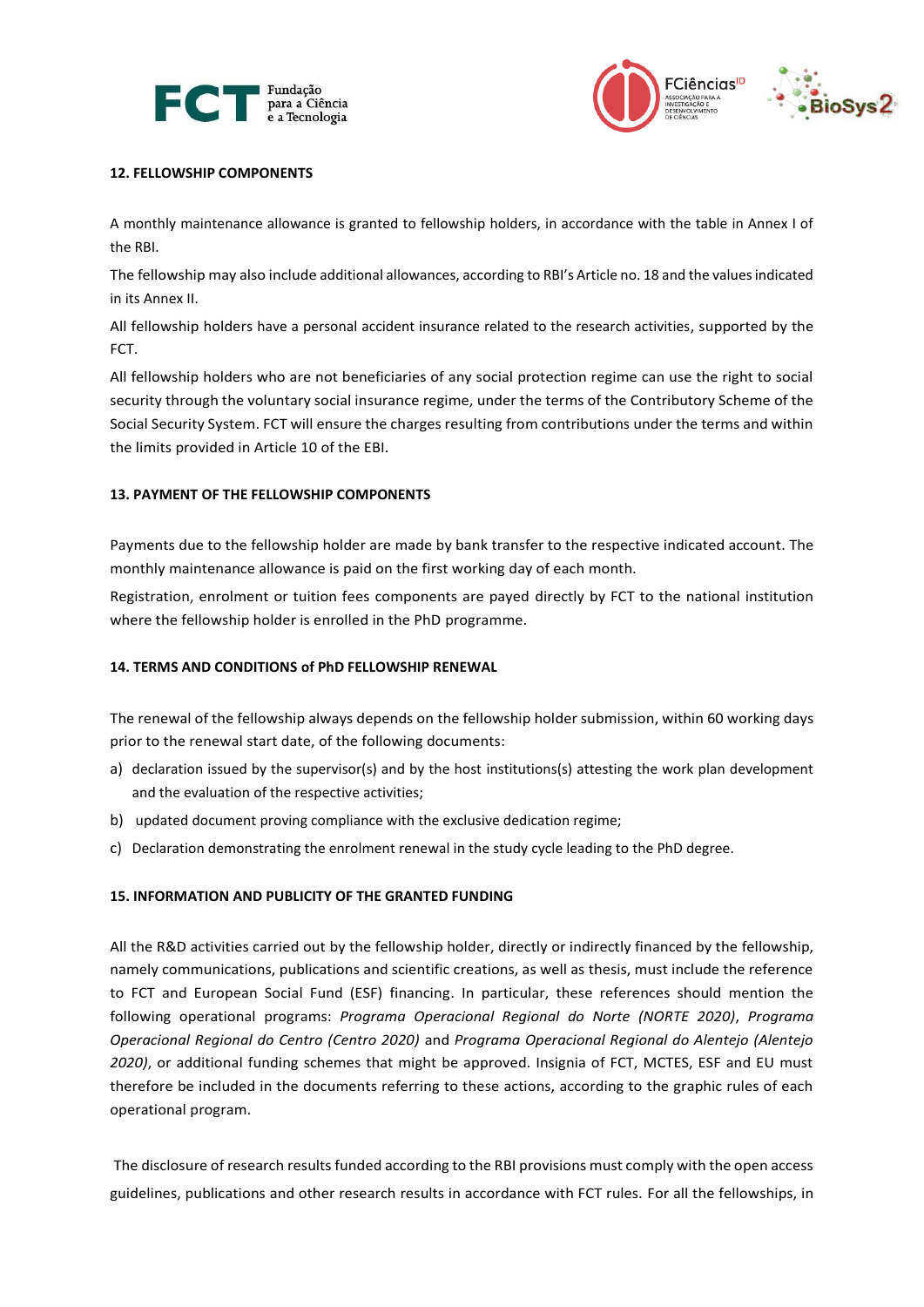



particular in case of European funded actions, namely the ESF, may be performed monitoring and controlling actions by national or European entities according to the applicable legislation.

Fellowship holders must therefore collaborate and provide all the required information, including answering to surveys and evaluation studies in this area, even though the fellowship might has already ceased.

### **16. NON-DISCRIMINATION AND EQUAL ACCESS POLICY**

FCT promotes a policy of non-discrimination and equal access, thus no applicant may be privileged, benefited, damaged or deprived of any right or exempt from any duty. This includes ancestry, age, sex, sexual orientation, marital status, family situation, economic situation, education, origin or social condition, genetic heritage, reduced work capacity, disability, chronic disease, nationality, ethnicity or race, land of origin, language, religion, political or ideological beliefs or trade union affiliation.

#### **17. APPLICABLE LEGISLATION AND REGULATIONS**

The present Call is governed by this Opening Notice, the FCT Regulation of Research Fellowships, approved by the Regulation no. 950/2019, published in the Series II of the DR, of 16<sup>th</sup> of December 2019, by the Research Fellowship Holder Statute, approved by Law no. 40/2004, of 18<sup>th</sup> of August, in its current version, and by other applicable national and European legislation.

FCT also recommends the careful reading of all the documentation supporting the application, namely, the Application Guide and the Evaluation Guide, available at FCT website at: <https://www.fct.pt/apoios/bolsas/concursos/individuais2021.phtml.en>